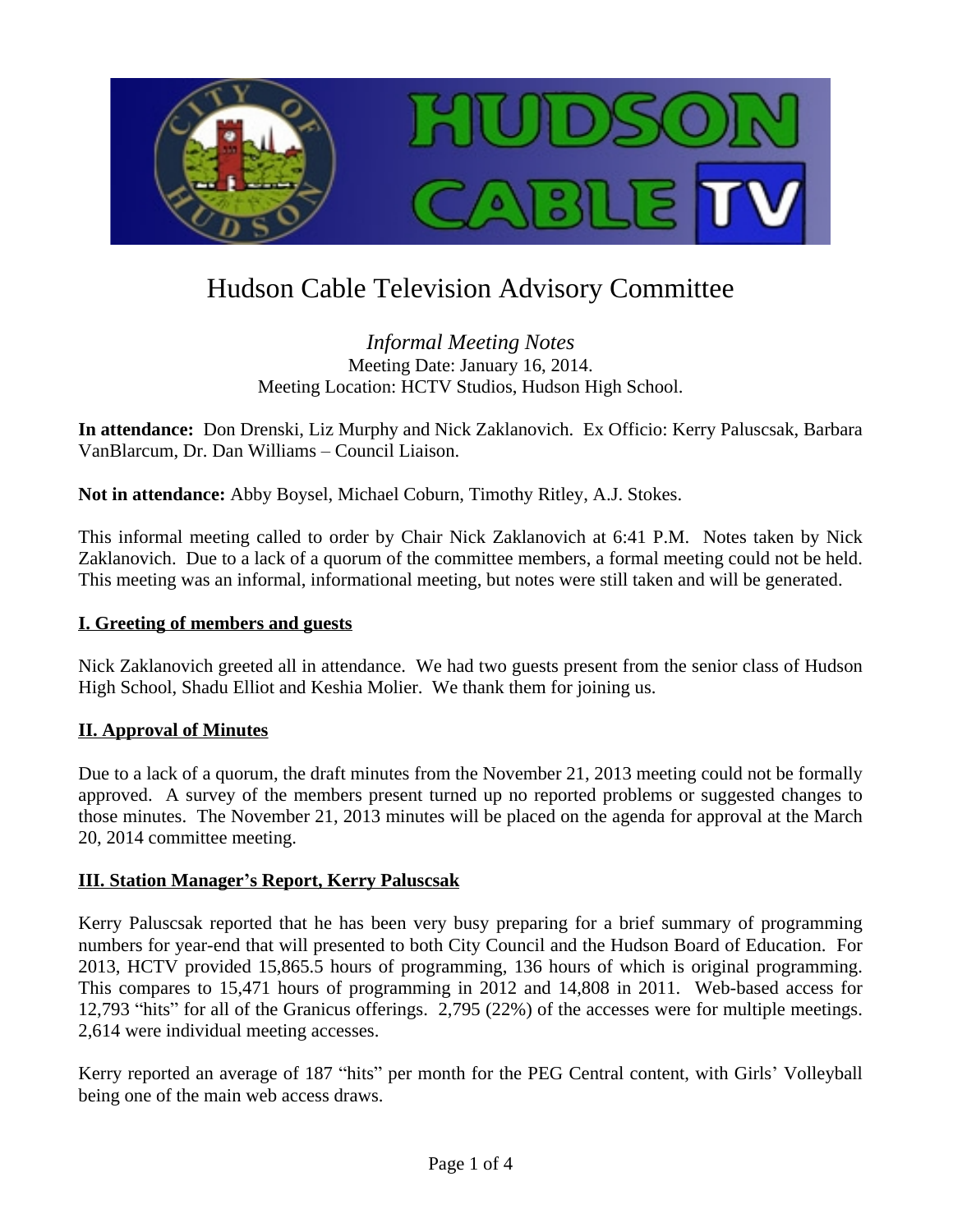# **III. Station Manager's Report, Kerry Paluscsak, continued**

An equipment list is being built for cameras and switchers for the Meeting Room upgrade at Town Hall. The recording portion of the Town Hall set up has been upgraded. The new equipment that will be purchased soon will then allow for an improved video signal to be provided to the recorder.

Orders have been placed for new equipment for a Phase II upgrade of the HCTV Control Room. The replay and graphics areas will be reconfigured to allow for more room for the operators.

Basketball coverage is in full swing with seven more games to appear on the station in the regular season.

Don Drenski asked about news that he heard about Time-Warner possibly being purchased. Kerry responded that an offer had been tendered for the company, but the offer had been rejected. Kerry also mentioned that if someone would purchase Time-Warner, it should not have any impact on the funding for HCTV, since the new owners would be required to maintain payments, as has happened in the past when the local cable operations changed hands.

# **IV. CAP ACT Update**

Kerry said that the two groups that have been working with Congress to move the CAP Act along seemed to have settled their differences and the act may be moving slowly forward. The bill has been heard on the floor of the Communications Subcommittee of the House and more discussions should be coming forward in the next few months.

## **V. Public Access Update – Barbara VanBlarcum**

Barb VanBlarcum reported that Public Access has been busy, as it usually is during the holiday season. New programs have been appearing regularly on the channel. The Hudson Genealogical Society is a new group to use HCTV Public Access. The League of Women Voters has also recently produced a program that is running now on the station. HCTV will officially team with Kent State University in the production of the Bravo Arts program that Brian Suntken has been producing.

#### **VI. Community Organization Liaison**

Liz Murphy reported that she will be speaking at a meeting of the Senior Citizens organization. Liz will also work with both the Friends of EMS and the Friends of Hudson Parks about producing programming on the station.

Barb was at the Hudson Rotary last month to accept a \$1,200 donation to the station. There is a potential that the Hudson Rotary Clock Tower organization may be interested in producing programs about their group.

Nick said that he & Don will still plan to speak at the Hudson Garden Club meeting in February.

Nick also suggested that the Hudson Society of Artists may also be a good group to visit on behalf of the station.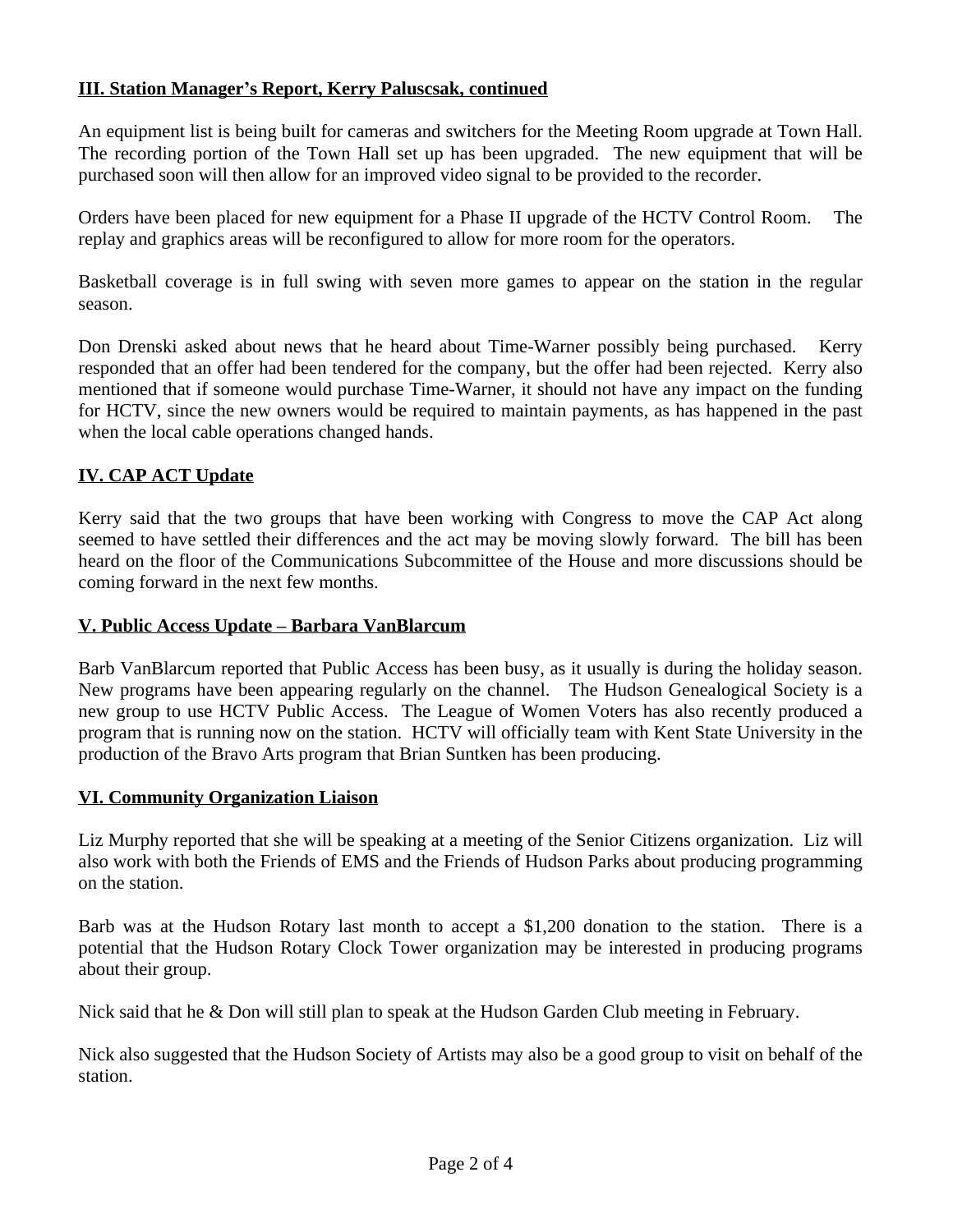## **VI. Community Organization Liaison, continued**

Dr. Williams said that the Keep Hudson Safe initiative may be a group that should be contacted to make that group more aware of HCTV.

Liz also said that she would make contact with the Hudson Community First group to see if they can place her on their meeting agenda to talk about HCTV.

## **VII. Committee Fund Raising Development**

Nick said that he saw that in addition to the Hudson Rotary, the Burton D. Morgan Foundation has also contributed \$1,200 to HCTV. The Morgan funds are considered a grant, because verification is required by the Morgan group.

Liz said that in order to apply for grants, a non-profit entity in support of the station must be created. She has obtained a copy of the Friends of Hudson Parks non-profit application and will use that document as a pattern to create an application for a non-profit tied to HCTV. She asked for help in filling in some of the portions of the application.

Liz suggested trying to get away from the word "cable" in the name of the non-profit organization. Kerry suggested that Friends of Hudson Community Programming would be an appropriate name to use, which would encompass both the cable and Internet access to the programming on the station.

The makeup of the non-profit may be one member of the Advisory Committee, one member of the staff and then other members would be representatives at large and by-laws would have to be created. Kerry suggested that previous committee members would be good candidates to contact for at large members of the non-profit organization.

Liz aid that she would e-mail what she has so far to the members and then the members can help to fill in the parts of the application that she was unsure of.

#### **VIII. Previous Meeting Follow Up Discussions**

The monthly Focus of Business program, which is planned to start production soon, is currently awaiting a document from City Communications Manager Jody Roberts before the program can go into production. Selection of subject businesses for the program cannot commence until the City has approved the document that Ms. Roberts will be creating.

Nick said that the committee will have one opening starting on January 24, 2014. Dr. Williams was asked to have Council announce the opening at the next Council meeting. Nick also asked the committee members in attendance to think about people that may be interested in joining the group.

Nick suggested that arrangements be made to meet with the City Manager for the yearly update of committee activities that is included in the committee charter. Dr. Williams suggested that the meeting not be scheduled until later in the first quarter, in order that a permanent City Manager can be in place before we meet with that person.